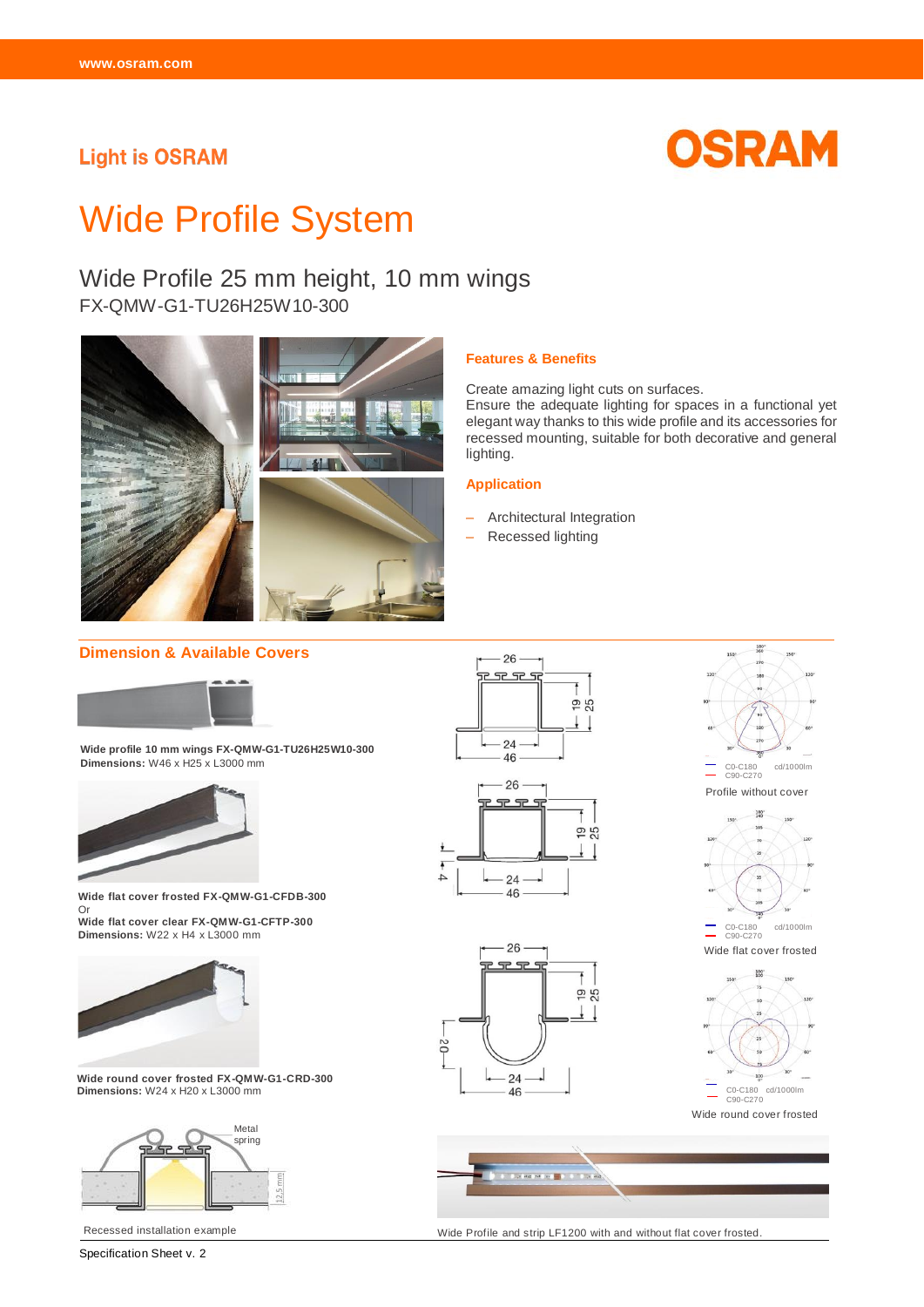#### **Electrical & Output data**

|           | <b>Profile &amp; LED Strip Compatibility</b> |        |       |                          |                          |               |               |                          |                          |  |  |  |  |
|-----------|----------------------------------------------|--------|-------|--------------------------|--------------------------|---------------|---------------|--------------------------|--------------------------|--|--|--|--|
|           | <b>LED Strip White IP00</b>                  |        |       | <b>LF500</b>             | <b>LF800S</b>            | <b>LF1200</b> | <b>LF2000</b> | <b>LF3000</b>            | <b>LF4000</b>            |  |  |  |  |
|           | <b>Color Temperature</b>                     |        |       |                          | Luminous Flux (Im/m) 1   |               |               |                          |                          |  |  |  |  |
|           | 820                                          | 2000 K | White |                          |                          | 700           | 1155          | 1750                     |                          |  |  |  |  |
| $\bullet$ | 822                                          | 2200 K | White | 308                      | 518                      |               |               |                          | ٠                        |  |  |  |  |
| $\bullet$ | 824                                          | 2400 K | White | $\overline{\phantom{a}}$ | $\overline{\phantom{a}}$ | 840           | 1400          | 2100                     | $\overline{\phantom{a}}$ |  |  |  |  |
| $\bullet$ | 825                                          | 2500 K | White | 336                      | 560                      | ٠             | ÷.            | ٠                        | ٠                        |  |  |  |  |
|           | 827                                          | 2700 K | White | 336                      | 560                      | 840           | 1400          | 2100                     | 2625                     |  |  |  |  |
|           | 830                                          | 3000 K | White | 364                      | 560                      | 840           | 1400          | 2100                     | 2625                     |  |  |  |  |
|           | 835                                          | 3500 K | White | 364                      | 560                      | $\sim$        | $\sim$        | $\overline{\phantom{a}}$ | $\sim$                   |  |  |  |  |
| C         | 840                                          | 4000 K | White | 364                      | 560                      | 840           | 1400          | 2100                     | 2695                     |  |  |  |  |
|           | 850                                          | 5000 K | White | $\overline{\phantom{a}}$ | $\overline{\phantom{a}}$ | 840           | 1400          | 2100                     | 2695                     |  |  |  |  |
|           | 865                                          | 6500 K | White | 364                      | 560                      | 840           | 400           | 2100                     | 2695                     |  |  |  |  |
|           | CRI 90 922                                   | 2200 K | White | 252                      | 385                      | $\sim$        | $\sim$        | $\overline{\phantom{a}}$ | $\overline{\phantom{a}}$ |  |  |  |  |
|           | CRI 90 927                                   | 2700 K | White | 280                      | 434                      | 770           | 1260          | 1890                     | ٠                        |  |  |  |  |
|           | CRI 90 930                                   | 3000 K | White | 280                      | 434                      | 840           | 1400          | 2100                     | $\overline{\phantom{a}}$ |  |  |  |  |
|           | CRI 90 935                                   | 3500 K | White | 308                      | 476                      | ٠             | ٠             |                          | ٠                        |  |  |  |  |
|           | CRI 90 940                                   | 4000 K | White | 308                      | 476                      | 840           | 1400          | 2100                     | $\overline{\phantom{a}}$ |  |  |  |  |
|           | CRI 90 965                                   | 6500 K | White | 308                      | 476                      |               |               |                          |                          |  |  |  |  |

| <b>LED Strip Special White IP00</b> |                          |                    |         | <b>LF1200</b><br><b>SW</b> | <b>LF1200</b><br><b>TW</b> | <b>LF2000</b><br><b>SW</b> | <b>LF2000</b><br><b>TW</b> | <b>LF3000</b><br><b>SW</b> | LF3000<br><b>TW</b>      | <b>LF3000</b><br><b>TWW</b> |  |  |  |
|-------------------------------------|--------------------------|--------------------|---------|----------------------------|----------------------------|----------------------------|----------------------------|----------------------------|--------------------------|-----------------------------|--|--|--|
|                                     | <b>Color Temperature</b> |                    |         |                            | Luminous Flux (Im/m) 1     |                            |                            |                            |                          |                             |  |  |  |
|                                     | CRI 90 930               | 3000 K             | White   | 840                        | $\overline{\phantom{a}}$   | 1400                       | $\overline{\phantom{a}}$   | 2100                       | $\overline{\phantom{a}}$ | $\sim$                      |  |  |  |
|                                     | CRI 90 940               | 4000 K             | White   | 840                        | ۰                          | 1400                       | $\overline{\phantom{a}}$   | 2100                       | $\overline{a}$           | $\overline{\phantom{a}}$    |  |  |  |
|                                     | <b>TW</b>                | $2700 -$           | Dynamic | $\overline{\phantom{a}}$   | 840                        |                            | 1400                       | $\overline{\phantom{a}}$   | 2100                     | $\overline{\phantom{a}}$    |  |  |  |
|                                     |                          | 6500 K             | White   |                            |                            | $\overline{\phantom{a}}$   |                            |                            |                          |                             |  |  |  |
| $\bullet$                           | <b>TWW</b>               | 2200/2500- Dynamic |         | ۰                          |                            |                            |                            |                            |                          | 2100                        |  |  |  |
|                                     |                          | 6500 K             | White   |                            |                            | ۰                          | $\overline{\phantom{a}}$   | . .                        | $\sim$                   |                             |  |  |  |

|           | <b>LED Strip Color IP00</b> |             |             | <b>LF05A2</b>            | <b>LF200C</b>            | LF05CE | LF05CA2                  | LF700RGBW | <b>LF71300RGBW</b>       |
|-----------|-----------------------------|-------------|-------------|--------------------------|--------------------------|--------|--------------------------|-----------|--------------------------|
|           | Color Wave length           |             |             |                          |                          |        | Luminous Flux (Im/m)     |           |                          |
|           | R                           | 625         | Red         | 84                       | $\sim$                   | $\sim$ | $\overline{\phantom{a}}$ | $\sim$    | $\sim$                   |
|           | G                           | 525         | Green       | 126                      | $\overline{\phantom{a}}$ |        | $\sim$                   |           | ۰                        |
|           | B                           | 467         | <b>Blue</b> | 56                       | $\overline{\phantom{a}}$ | $\sim$ | $\sim$                   | $\sim$    | $\overline{\phantom{a}}$ |
|           |                             | 587         | Yellow      | 77                       | ٠                        |        | $\sim$                   |           |                          |
|           | $\circ$                     | 602         | Orange      | 91                       | $\overline{\phantom{a}}$ | $\sim$ | $\overline{\phantom{a}}$ | $\sim$    | $\overline{\phantom{a}}$ |
| $\bullet$ | <b>RGB</b>                  | <b>RGB</b>  | <b>RGB</b>  | $\overline{\phantom{a}}$ | 146                      | 126    | 329                      |           |                          |
| $\bullet$ | <b>RGBW</b>                 | <b>RGBW</b> | <b>RGBW</b> | $\overline{\phantom{a}}$ | $\overline{\phantom{a}}$ | $\sim$ | $\overline{\phantom{a}}$ | 488*      | $905*$                   |

\*Both channels RGB and White on

|                          | <b>Profile &amp; LED Strip Compatibility</b> |        |       |                          |                          |                          |                          |                          |                          |                          |                              |                          |  |
|--------------------------|----------------------------------------------|--------|-------|--------------------------|--------------------------|--------------------------|--------------------------|--------------------------|--------------------------|--------------------------|------------------------------|--------------------------|--|
|                          | <b>LED Strip White IP67</b>                  |        |       | <b>LFP500</b>            | <b>LFP800S</b>           | <b>LFP800</b>            | <b>LFP1200</b>           | <b>LFP1200</b>           | <b>LFP2000</b>           | <b>LFP2000</b>           | <b>LFP3000</b>               | <b>LFP3000</b>           |  |
|                          |                                              |        |       |                          |                          |                          |                          | <b>SW</b>                |                          | <b>SW</b>                |                              | <b>SW</b>                |  |
| <b>Color Temperature</b> |                                              |        |       |                          |                          |                          | Luminous Flux (lm/m) 1   |                          |                          |                          |                              |                          |  |
|                          | 824                                          | 2400 K | White | ٠                        | $\overline{\phantom{a}}$ | 560                      | 770                      | $\overline{\phantom{a}}$ | 1260                     | $\sim$                   | 1960                         | ٠                        |  |
| $\bullet$                | 827                                          | 2700 K | White | 308                      | 518                      | 560                      | 805                      | ٠                        | 1330                     |                          | 2100                         | ٠                        |  |
|                          | 830                                          | 3000 K | White | 336                      | 560                      | $\overline{\phantom{a}}$ | 840                      | $\overline{\phantom{a}}$ | 1330                     | $\overline{\phantom{a}}$ | 2100                         | $\overline{\phantom{a}}$ |  |
|                          | 835                                          | 3500 K | White | 336                      | 560                      | ٠                        | ٠                        | ٠                        | ٠                        | ٠                        | ٠                            | ٠                        |  |
|                          | 840                                          | 4000 K | White | 364                      | 560                      | $\overline{\phantom{a}}$ | 840                      | $\overline{\phantom{a}}$ | 1330                     | $\overline{\phantom{a}}$ | 2100                         | $\sim$                   |  |
|                          | 860                                          | 6000 K | White | $\overline{\phantom{a}}$ | $\overline{a}$           | ٠                        | 770                      | ٠                        | 1260                     | ٠                        | 1960                         | ۰                        |  |
|                          | 865                                          | 6500 K | White | 364                      | 560                      | $\overline{\phantom{a}}$ | $\overline{\phantom{a}}$ | $\overline{\phantom{a}}$ | $\overline{\phantom{a}}$ | $\sim$                   | $\overline{\phantom{a}}$     | $\sim$                   |  |
|                          | CRI 90 927                                   | 2700 K | White | 252                      | 385                      | ٠                        | $\overline{\phantom{a}}$ | ٠                        | ٠                        | ٠                        | ٠                            | ٠                        |  |
|                          | CRI 90 930                                   | 3000 K | White | $\overline{\phantom{a}}$ | $\overline{\phantom{a}}$ | $\overline{\phantom{a}}$ | 770                      | $\overline{\phantom{a}}$ | 1260                     | $\overline{\phantom{a}}$ | 1995                         | $\overline{\phantom{a}}$ |  |
|                          | CRI 90 935                                   | 3500 K | White | 280                      | 527                      | $\sim$                   | ٠                        | ٠                        | ۰.                       | ٠                        | ٠                            | ۰                        |  |
|                          | CRI 90 940                                   | 4000 K | White | 280                      | 527                      | $\sim$                   | 840                      | 840                      | 1330                     | 1260                     | 2100                         | 1960                     |  |
|                          | CRI 90 960                                   | 5800 K | White | $\overline{\phantom{a}}$ | $\overline{\phantom{a}}$ | ٠                        | 840                      | ٠                        | 1330                     | ٠                        | 2100                         | ۰                        |  |
|                          | CRI 90 965                                   | 6500 K | White | 280                      | 527                      | $\overline{\phantom{a}}$ | $\overline{\phantom{a}}$ | $\overline{\phantom{a}}$ | $\overline{\phantom{a}}$ | $\overline{\phantom{a}}$ | $\qquad \qquad \blacksquare$ | $\overline{\phantom{a}}$ |  |
|                          |                                              |        |       |                          |                          |                          |                          |                          |                          |                          |                              |                          |  |

|           | <b>LED Strip Color IP67</b> |            |             | $LFO5A-B3-P$ | <b>LFP200C</b>                    | <b>LF05CE-P</b> | LF05CA-P |  |  |  |  |
|-----------|-----------------------------|------------|-------------|--------------|-----------------------------------|-----------------|----------|--|--|--|--|
|           | Color Wave length           |            |             |              | Luminous Flux (lm/m) <sup>1</sup> |                 |          |  |  |  |  |
|           |                             | 467        | <b>Blue</b> | 56           |                                   |                 | $\sim$   |  |  |  |  |
| $\bullet$ | <b>RGB</b>                  | <b>RGB</b> | <b>RGB</b>  | $\sim$       | 146                               | 126             | 305      |  |  |  |  |
|           |                             |            |             |              |                                   |                 |          |  |  |  |  |

 $^1$  Luminous flux comprehensive of the track's efficiency without cover (Light Output Ratio 70%).  **Note:** -40% luminous flux with flat frosted cover, -10 % with flat clear cover (estimated value), -35% with round frosted cover.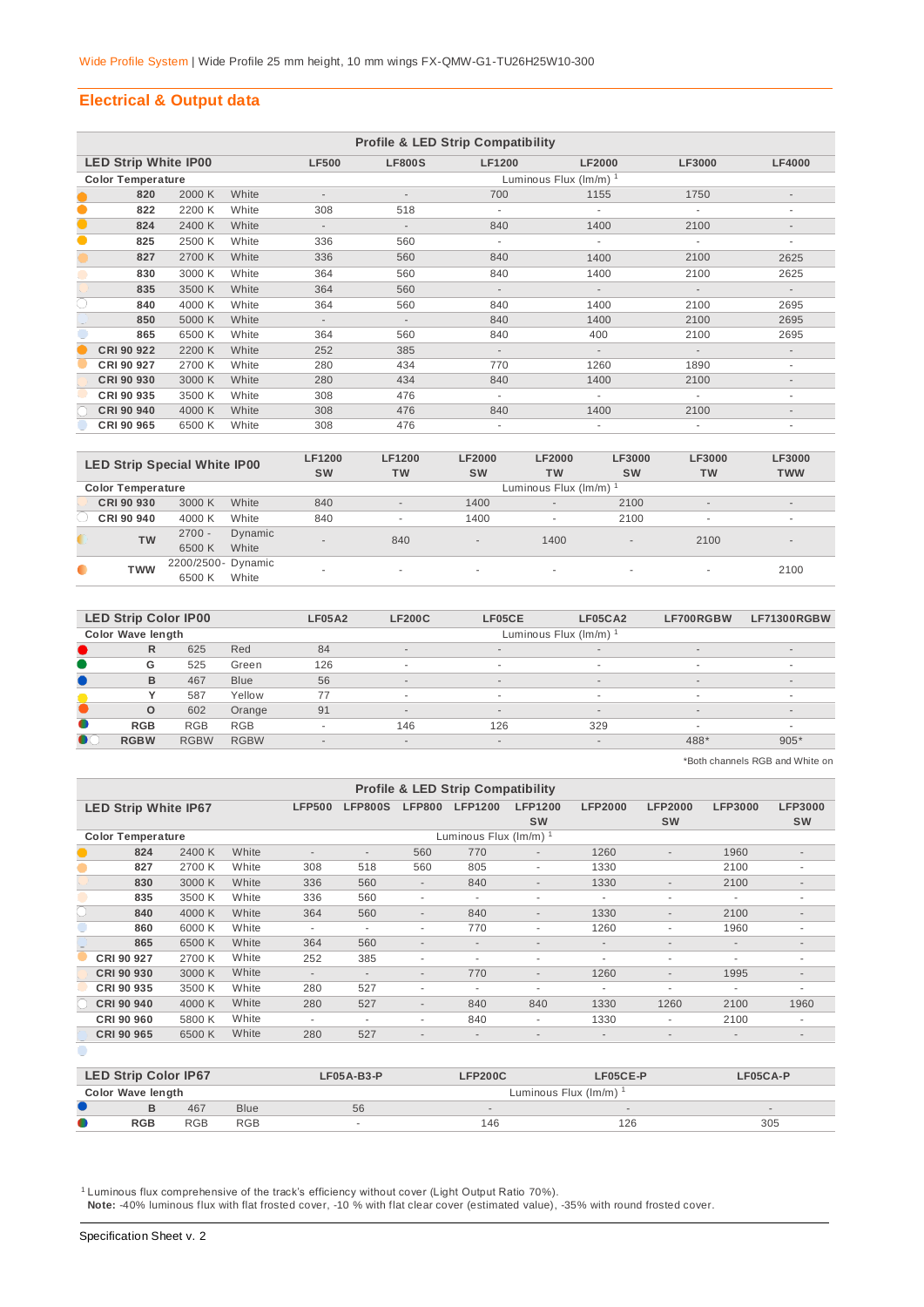#### **Thermal compatibility**

| <b>IP00 LED strip</b>                           | White & Special White         |                                             |                                             |                                      | <b>Tunable White</b> |                            |                                |              | Color                       |                                                     |                             |                       |
|-------------------------------------------------|-------------------------------|---------------------------------------------|---------------------------------------------|--------------------------------------|----------------------|----------------------------|--------------------------------|--------------|-----------------------------|-----------------------------------------------------|-----------------------------|-----------------------|
|                                                 | <b>LF500</b><br><b>LF800S</b> | <b>LF1200</b><br><b>LF1200</b><br><b>SW</b> | <b>LF2000</b><br><b>LF2000</b><br><b>SW</b> | LF3000<br><b>LF3000</b><br><b>SW</b> | <b>LF4000</b>        | <b>LF1200</b><br><b>TW</b> | <b>LF2000</b><br><b>TW</b>     | LF3000<br>TW | <b>LF3000</b><br><b>TWW</b> | <b>LF05A2</b><br>LF05CA2<br>LF05CE<br><b>LF200C</b> | <b>LF700</b><br><b>RGBW</b> | LF1300<br><b>RGBW</b> |
| <b>Mounting condition</b>                       |                               |                                             |                                             |                                      |                      |                            | Maximum Ambient Temperature °C |              |                             |                                                     |                             |                       |
| Recessed mounting<br>50<br>35<br>35<br>50<br>40 |                               |                                             |                                             | 50                                   | 40                   | 25                         | 25                             | 50           | 50                          | 50                                                  |                             |                       |

| IP67 LED strip            |  |                                 | Color                                               |                                    |                                    |                                         |          |
|---------------------------|--|---------------------------------|-----------------------------------------------------|------------------------------------|------------------------------------|-----------------------------------------|----------|
|                           |  | <b>LFP500</b><br><b>LFP800S</b> | <b>LFP800</b><br><b>LFP1200</b><br><b>LFP1200SW</b> | <b>LFP2000</b><br><b>LFP2000SW</b> | <b>LFP3000</b><br><b>LFP3000SW</b> | $LFO5A-P$<br>LF05CE-P<br><b>LFP200C</b> | LF05CA-P |
| <b>Mounting condition</b> |  |                                 |                                                     | Maximum Ambient Temperature °C     |                                    |                                         |          |
| ٣Ť<br>Recessed mounting   |  | 50                              | 50                                                  | 35                                 | 25                                 | 50                                      | 35       |

The tables report the maximum recommended ambient temperature for the Wide profile 25 mm height, 10 mm wings in combination with IP00 and IP67 LED strips in case of recessed mounting condition. In these conditions the expected Tc of LED strip is the maximum allowed.

**Note:** the table is for application evaluation only; always ensure that Tc do not exceed the maximum allowed value.<br>For further information contact our support service at <u>flex-support@osram.com</u>

### **Visibility of LED spots**

| <b>IP00 LED strip</b>                                                      |                                                                                                                                                                                                                                  |  | White & Special White |   | Color<br><b>Tunable White</b> |                                                     |  |                      |
|----------------------------------------------------------------------------|----------------------------------------------------------------------------------------------------------------------------------------------------------------------------------------------------------------------------------|--|-----------------------|---|-------------------------------|-----------------------------------------------------|--|----------------------|
|                                                                            | <b>LF1200</b><br><b>LF1200TW</b><br><b>LF2000</b><br><b>LF1200SW</b><br><b>LF2000TW</b><br>LF3000<br><b>LF2000SW</b><br><b>LF3000TW</b><br><b>LF500</b><br><b>LF800S</b><br><b>LF4000</b><br><b>LF3000SW</b><br><b>LF3000TWW</b> |  |                       |   |                               | <b>LF05A2</b><br>LF05CA2<br>LF05CE<br><b>LF200C</b> |  | LF700RGBW LF1300RGBW |
| <b>Covers</b>                                                              | Maximum Ambient Temperature °C                                                                                                                                                                                                   |  |                       |   |                               |                                                     |  |                      |
| <b>Flat frosted cover</b><br>FX-QMW-G1-CFDB-300                            |                                                                                                                                                                                                                                  |  |                       |   |                               |                                                     |  |                      |
| Flat clear cover<br>$\bullet$<br>٠<br>$\bullet$<br>٠<br>FX-QMW-G1-CFTP-300 |                                                                                                                                                                                                                                  |  |                       | ● | ٠                             |                                                     |  |                      |
| Round frosted cover<br><b>FX-QMW-G1-CRD-300</b>                            |                                                                                                                                                                                                                                  |  |                       |   |                               |                                                     |  |                      |

| IP67 LED strip                                  | White & Special White |                |                                            |                                                          |                                        | Color     |   | . |
|-------------------------------------------------|-----------------------|----------------|--------------------------------------------|----------------------------------------------------------|----------------------------------------|-----------|---|---|
|                                                 | <b>LFP500</b>         | <b>LFP800S</b> | LF1200<br><b>LFP2000</b><br><b>LFP3000</b> | <b>LFP1200SW</b><br><b>LFP2000SW</b><br><b>LFP3000SW</b> | LF05CA-P<br>LF05CE-P<br><b>LFP200C</b> | $LFO5A-P$ | ۰ | . |
| <b>Covers</b>                                   |                       |                |                                            | Maximum Ambient Temperature °C                           |                                        |           |   |   |
| <b>Flat frosted cover</b><br>FX-QMW-G1-CFDB-300 |                       |                |                                            |                                                          |                                        |           |   | . |
| Flat clear cover<br>FX-QMW-G1-CFTP-300          |                       |                | ۸                                          | $\bullet$                                                | $\bullet$                              |           |   |   |
| Round frosted cover<br>FX-QMW-G1-CRD-300        |                       |                |                                            |                                                          |                                        |           |   |   |

LINEARlight FLEX<sup>®</sup> LED strips in system combination with profiles and covers – Visibility of LED spots.

Front view from observing point: < 1.5m, size: not to scale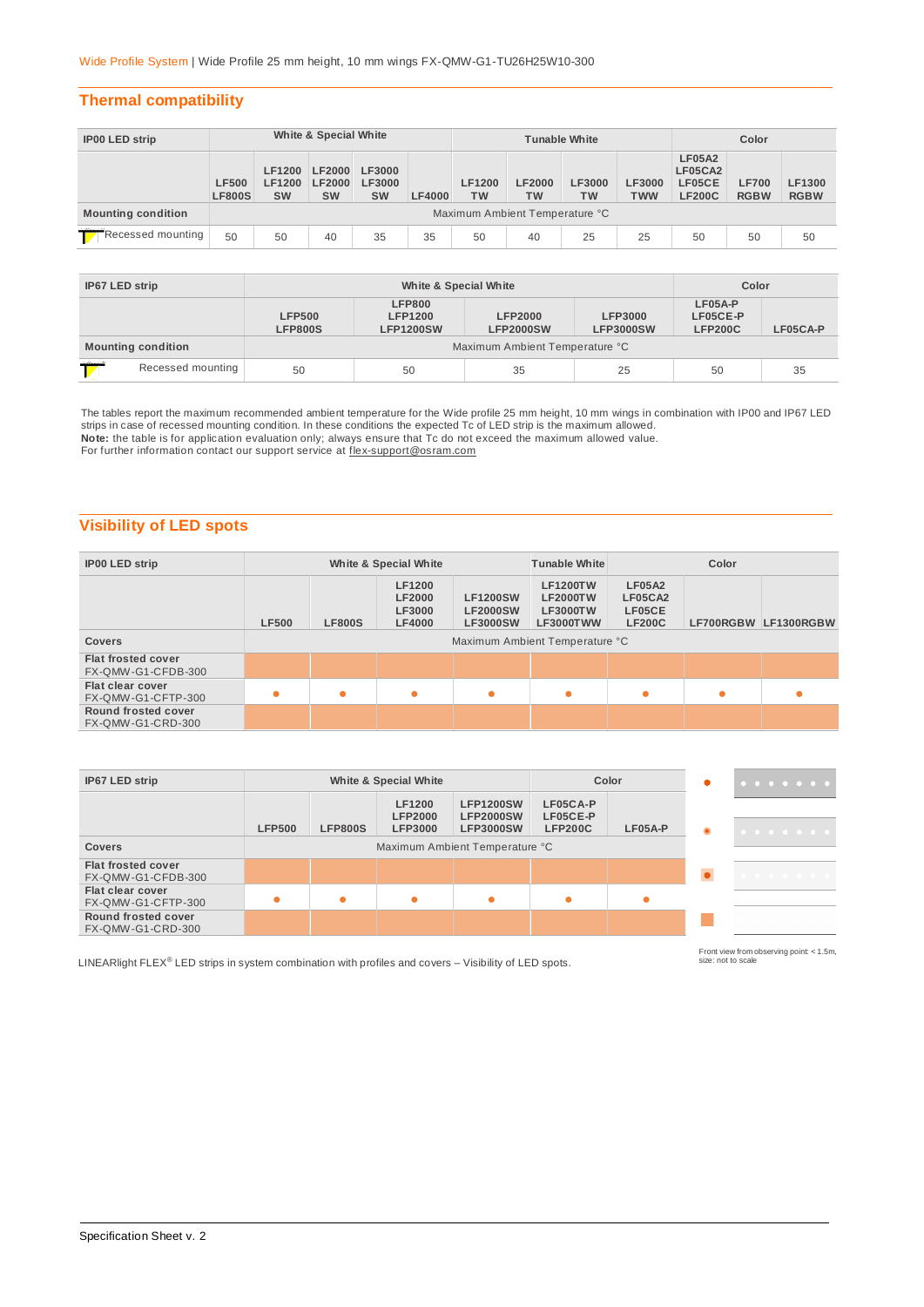#### **Technical drawings**



Wide Profile 25 mm height, 10 mm wings FX-QMW-G1-TU26H25W10-300 Order code 4052899448773



 $-16.5+$  $\blacksquare$ ┲  $24.5 -$ ↓ 46

Plastic flat end cap FX-QMW-G1-EFGP-TU26H25W10 Order code 4052899450134



Plastic round end cap (to close the gap of the round cover) FX-QMW-G1-ERGP-DIV1 Order code 4052899999824



Mounting spring metal FX-QMW-G1-SRME-DIV1 Order code 4052899446786

#### **Order Code**

| <b>Product Code</b>       | <b>Description</b>          | <b>Product number</b><br>(EAN10) | <b>Dimensions</b><br>(length x width x height) | <b>EAN Package content</b> |
|---------------------------|-----------------------------|----------------------------------|------------------------------------------------|----------------------------|
| FX-QMW-G1-TU26H25W10-300  | Wide Profile 10 mm wings    | 4052899448773                    | 3000 x 45.6 x 26.7 mm                          | 1x Profile                 |
| FX-QMW-G1-CFDB-300        | Wide cover flat frosted     | 4052899447806                    | $3000 \times 11 \times 4$ mm                   | 1x Cover                   |
| FX-QMW-G1-CFTP-300        | Wide cover flat transparent | 4052899999787                    | $3000 \times 11 \times 4$ mm                   | 1x Cover                   |
| <b>FX-QMW-G1-CRD-300</b>  | Wide cover round frosted    | 4052899447035                    | 3000 x 24 x 20 mm                              | 1x Cover                   |
| FX-QMW-G1-EFGP-TU26H25W10 | Flat end cap                | 4052899450134                    | 46 x 24.5 x 16.5 mm                            | 40x End cap                |
| FX-QMW-G1-ERGP-DIV1       | Round end cap               | 4052899999824                    | $24 \times 13 \times 16$ mm                    | 40x End cap                |
| FX-QMW-G1-SRME-DIV1       | Mounting spring             | 4052899446786                    | $50 \times 40 \times 11$ mm                    | 40x Mounting spring        |
|                           |                             |                                  |                                                |                            |